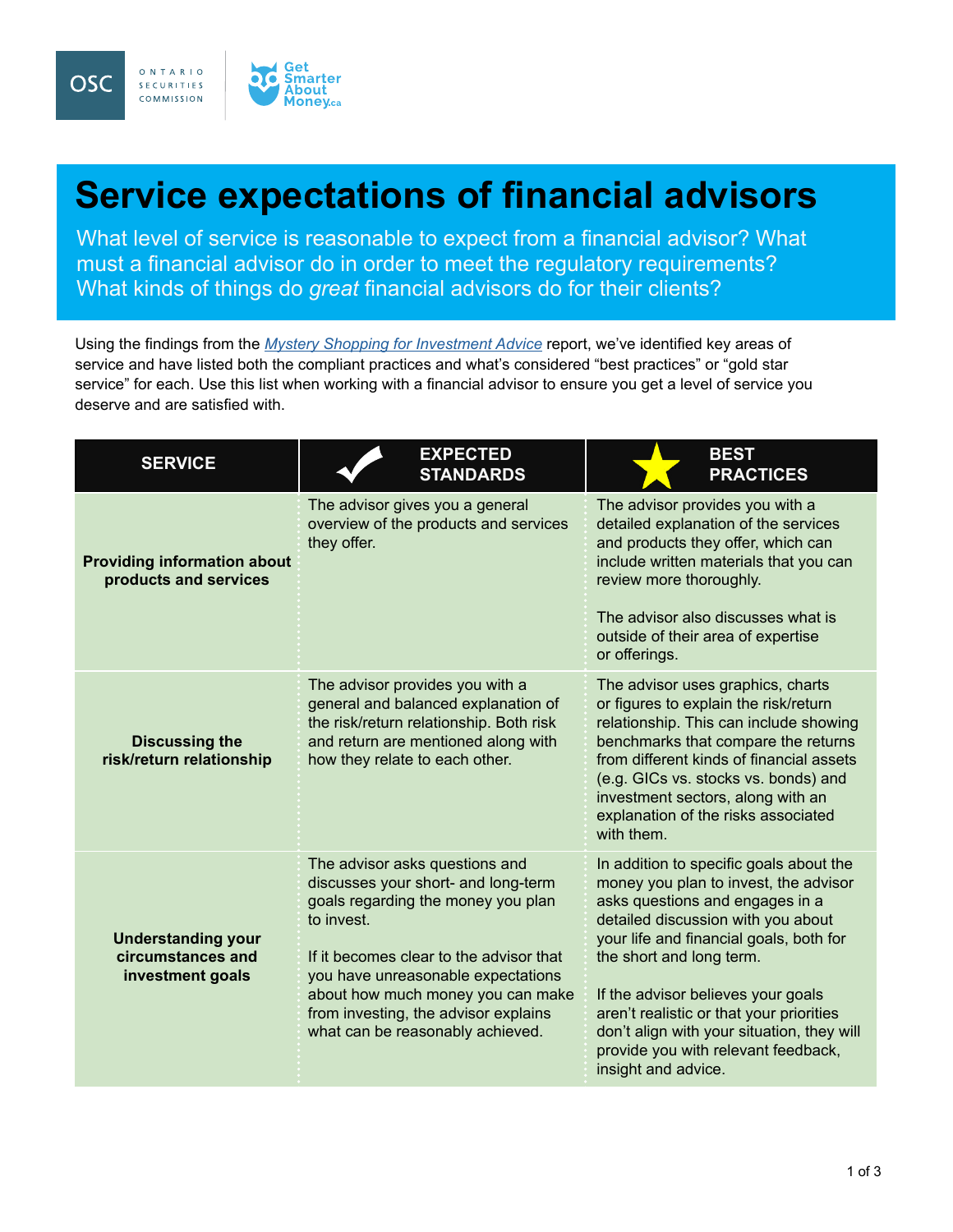| <b>SERVICE</b>                                               | <b>EXPECTED</b><br><b>STANDARDS</b>                                                                                                                                                                                                                                                                                                                                                                                                                                                                                                                                                                                                                                                                                                                                                                                                                                                                                                                                                             | <b>BEST</b><br><b>PRACTICES</b>                                                                                                                                                                                                                                                                                                                                                                                                                                                                                                                                                                                                                                                                                                       |
|--------------------------------------------------------------|-------------------------------------------------------------------------------------------------------------------------------------------------------------------------------------------------------------------------------------------------------------------------------------------------------------------------------------------------------------------------------------------------------------------------------------------------------------------------------------------------------------------------------------------------------------------------------------------------------------------------------------------------------------------------------------------------------------------------------------------------------------------------------------------------------------------------------------------------------------------------------------------------------------------------------------------------------------------------------------------------|---------------------------------------------------------------------------------------------------------------------------------------------------------------------------------------------------------------------------------------------------------------------------------------------------------------------------------------------------------------------------------------------------------------------------------------------------------------------------------------------------------------------------------------------------------------------------------------------------------------------------------------------------------------------------------------------------------------------------------------|
| <b>Collecting your personal and</b><br>financial information | The advisor accurately gathers<br>personal and financial information<br>about you and asks about your<br>investment experience. This is<br>part of a required process that is<br>known in the industry as the Know<br>Your Client (KYC) information. This<br>includes details about your investment<br>objectives and goals, your income and<br>net worth, your investment experience,<br>your time horizon (how soon you'd like<br>to reach your goal or how long you're<br>willing to keep money invested) and<br>your willingness to accept risk.<br>The advisor must also explain to you<br>what the information being collected<br>is for and how it will be used to help<br>make investment recommendations.<br>If certain products are being<br>recommended to you (such as<br>leveraged products where money<br>is borrowed to fund the investment<br>or exempt market products), the<br>advisor has an obligation to collect<br>information from you to support the<br>recommendation. | The advisor is methodical in getting<br>accurate information about your<br>personal and financial circumstances,<br>including your investment experience.<br>The advisor will also get a full<br>understanding of your investment<br>objectives, risk tolerance, time<br>horizon, investment knowledge,<br>and tax situation by asking you<br>a set of questions. In the case of<br>understanding your risk tolerance,<br>for example, the advisor might<br>accomplish this by bringing up<br>hypothetical financial scenarios<br>and asking how you'd feel or react<br>to them.<br>The advisor will be sure you<br>understand why this information is<br>being collected and how it will be<br>used to make recommendations.         |
| <b>Recommending investment</b><br>products and services      | The advisor makes a recommendation<br>that is suitable to your needs and<br>situation. This means that their advice<br>aligns with your tolerance for risk, your<br>goals, income and time horizon.<br>The advisor presents this to you<br>in a fair and balanced way that<br>clearly outlines the benefits, risks,<br>key features, costs and fees of the<br>recommended investment product or<br>strategy. The advisor will also show<br>you how this recommendation aligns<br>with your goals and risk tolerance.<br>The advisor must tell you if there<br>is a conflict of interest in the<br>recommendation. For example, if the<br>advisor gets extra commission by<br>selling the product to you, the advisor<br>must be upfront about this.                                                                                                                                                                                                                                             | The advisor provides you with various<br>options with a clear recommendation,<br>explaining the benefits, risks,<br>features, and the costs and fees of<br>everything presented.<br>In addition to explaining how the<br>recommendation meets your<br>investment goals, the advisor explains<br>how the investment strategy and<br>products align with your short- and<br>long-term life and financial goals, as<br>well as your comfort level with risk, as<br>determined by the KYC information.<br>The advisor, if they are a portfolio<br>manager, would provide a written<br><b>Investment Policy Statement (IPS).</b><br>This document outlines the strategic<br>direction you want your advisor to<br>take to meet your goals. |

ONTARIO

SECURITIES COMMISSION